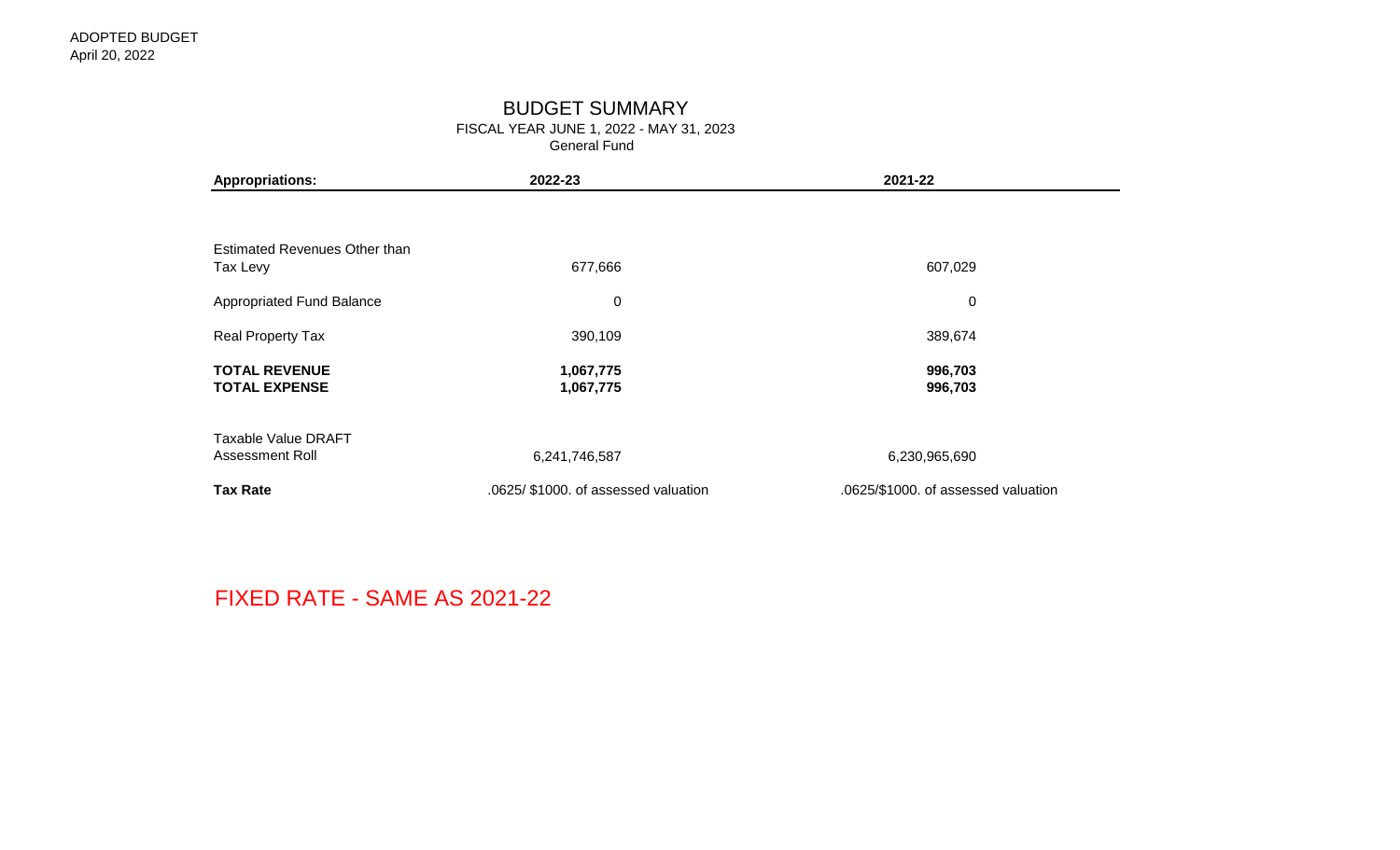#### Village of Sagaponack 2022-23 Revenue Status General Fund - A

| . . |  |
|-----|--|
|-----|--|

| <b>ACCOUNT NAME</b>                                | <b>ACCOUNT</b><br><b>CODE</b> | <b>BUDGET</b><br>2018-19            | <b>ACTUAL</b><br>2018-19 | <b>BUDGET</b><br>2019-20 | <b>ACTUAL</b><br>2019-20 | <b>BUDGET</b><br>2020-21 | <b>ACTUAL</b><br>2020-21 | <b>BUDGET</b><br>2021-22  | 2021-22<br><b>Actual to</b><br>date<br>3/10/2022 | <b>PROJECTED</b><br>for 2021-22 | <b>BUDGET</b><br>2022-23 | <b>INCREASE/</b><br><b>DECREASE</b><br>201-22 Budget<br><b>VS</b><br>22-23 Budget |
|----------------------------------------------------|-------------------------------|-------------------------------------|--------------------------|--------------------------|--------------------------|--------------------------|--------------------------|---------------------------|--------------------------------------------------|---------------------------------|--------------------------|-----------------------------------------------------------------------------------|
| <b>Real Property Taxes</b>                         |                               |                                     |                          |                          |                          |                          |                          |                           |                                                  |                                 |                          |                                                                                   |
| Real Property Tax<br>Interest & Penalties          | A1001<br>A1090                | 322,913<br>$\mathbf{0}$             | 321,574<br>1,500         | 332,087<br>$\mathbf 0$   | 332,115<br>2,119         | 380,020<br>$\mathbf 0$   | 378,090<br>2,894         | 389,674<br>$\overline{0}$ | 387,754<br>2,579                                 | 388,026<br>2,612                | 390,109<br>$\mathbf 0$   | 435<br>$\mathbf 0$                                                                |
| <b>Total Real Property Tax</b>                     |                               | $+ +$<br>322,913                    | 323,074                  | 332,087                  | 334,234                  | 380,020                  | 380,985                  | 389,674                   | 390,333                                          | 390,638                         | 390,109                  | 435                                                                               |
| <b>Non-Property Tax</b>                            |                               |                                     |                          |                          |                          |                          |                          |                           |                                                  |                                 |                          |                                                                                   |
| Payment in Lieu of Taxes                           | A1005                         | 175                                 | $\mathbf 0$              | 175                      | 134                      | 134                      | 134                      | 383                       | 136                                              | 136                             | 390                      | $\overline{7}$                                                                    |
| <b>Utilities Gross Receipts</b>                    | A1130.00                      | 3,000                               | 6,045                    | 4,000                    | 4,481                    | 4,000                    | 5,798                    | 3,000                     | 4,097                                            | 6,000                           | 4,000                    | 1,000                                                                             |
| <b>Franchise Fees</b>                              | A1170                         | 46,000                              | 54,534                   | 46,000                   | 56,484                   | 46,000                   | 73,170                   | 54,461                    | 44,094                                           | 54,461                          | 50,000                   | $-4,461$                                                                          |
| <b>Total Non-Property Tax</b>                      |                               | 49,175                              | 60,579                   | 50,175                   | 61,098                   | 50,134                   | 79,102                   | 57,844                    | 48,328                                           | 60,597                          | 54,390                   | $-3,454$                                                                          |
|                                                    |                               |                                     |                          |                          |                          |                          |                          |                           |                                                  |                                 |                          |                                                                                   |
| <b>Departmental Income</b><br><b>Clerks Office</b> |                               |                                     |                          |                          |                          |                          |                          |                           |                                                  |                                 |                          |                                                                                   |
|                                                    |                               |                                     |                          |                          |                          |                          |                          |                           |                                                  |                                 |                          |                                                                                   |
| Charges for Tax advertising<br><b>Clerks Fees</b>  | A1235<br>A1255                | 0                                   | $\mathbf 0$<br>916       | 0<br>500                 | 0                        | 0<br>500                 | 0                        | 700                       | $\mathbf 0$                                      |                                 | $\mathbf 0$<br>500       | 0                                                                                 |
| <b>Vital Statistics Fees</b>                       |                               | 500<br>$\Omega$                     |                          | $\Omega$                 | 1,010                    | $\Omega$                 | 1,865                    |                           | 467                                              | 650                             | $\Omega$                 | $-200$                                                                            |
| <b>Other Permits</b>                               | A1603                         |                                     | 130                      |                          | 400                      |                          | 100                      | $\overline{0}$            | 100                                              | 100                             |                          | 0                                                                                 |
|                                                    | A2590                         | 16,000<br>16,500                    | 30,775<br>31,821         | 16,000<br>16,500         | 20,475<br>21,885         | 16,000<br>16,500         | 27,000<br>28,965         | 16,000                    | 14,100<br>14,667                                 | 16,000<br>16,750                | 16,000<br>16,500         | $\pmb{0}$<br>$-200$                                                               |
| <b>Total Clerks Office Income</b>                  |                               |                                     |                          |                          |                          |                          |                          | 16,700                    |                                                  |                                 |                          |                                                                                   |
| <b>Land Management Dept</b>                        |                               |                                     |                          |                          |                          |                          |                          |                           |                                                  |                                 |                          |                                                                                   |
| <b>Zoning Fees</b>                                 | A2110                         | 3,000                               | 11,440                   | 3,000                    | 7,840                    | 3,000                    | 10,840                   | 3,000                     | 8,400                                            | 8,400                           | 3,000                    | 0                                                                                 |
| <b>Planning Fees</b>                               | A2115                         | 9,000                               | 16,500                   | 9,000                    | 24,500                   | 9,000                    | 23,600                   | 9,000                     | 14,100                                           | 14,100                          | 9,000                    | $\Omega$                                                                          |
| <b>Building Permits</b>                            | A2555                         | 200,000                             | 413,605                  | 245,200                  | 517,311                  | 229,800                  | 307,666                  | 200,000                   | 434,007                                          | 474,000                         | 237,565                  | 37,565                                                                            |
| <b>Total Land Mgnt Income</b>                      |                               | $\overline{\phantom{0}}$<br>212,000 | 441,545                  | 257,200                  | 549,651                  | 241,800                  | 342,106                  | 212,000                   | 456,507                                          | 496,500                         | 249,565                  | 37,565                                                                            |
| <b>Total Departmental Income</b>                   |                               | 228,500                             | 473,366                  | 273,700                  | 571,536                  | 258,300                  | 371,071                  | 228,700                   | 471,174                                          | 513,250                         | 266,065                  | 37,365                                                                            |
| <b>Use of Money and Property</b>                   |                               |                                     |                          |                          |                          |                          |                          |                           |                                                  |                                 |                          |                                                                                   |
| <b>Interest Earnings</b>                           | A2401.00                      | 6,000                               | 27,494                   | 15,000                   | 23,776                   | 15,000                   | 1,821                    | 1,800                     | 607                                              | 700                             | 1,200                    | $-600$                                                                            |
| <b>Total Use of Money and Property</b>             |                               | $\overline{**}$<br>6,000            | 27,494                   | 15,000                   | 23,776                   | 15,000                   | 1,821                    | 1,800                     | 607                                              | 700                             | 1,200                    | $-600$                                                                            |
|                                                    |                               |                                     |                          |                          |                          |                          |                          |                           |                                                  |                                 |                          |                                                                                   |
| <b>Licenses and Permits</b>                        |                               |                                     |                          |                          |                          |                          |                          |                           |                                                  |                                 |                          |                                                                                   |
| Licenses & Permits                                 | A2501.00                      | 0                                   | 0                        | $\mathbf 0$              | 0                        | $\pmb{0}$                | 0                        | $\overline{0}$            | $\mathbf 0$                                      |                                 | $\mathbf 0$              | $\mathbf 0$                                                                       |
| <b>Total Licenses and Permits</b>                  |                               | $**$<br>$\overline{\mathbf{0}}$     | $\overline{\mathbf{0}}$  | $\overline{\mathbf{0}}$  | $\overline{\mathbf{0}}$  | $\overline{\mathbf{0}}$  | $\overline{\mathbf{0}}$  | $\overline{\mathbf{0}}$   | $\overline{\mathbf{0}}$                          | $\overline{0}$                  | $\overline{\mathbf{0}}$  | $\overline{\mathbf{0}}$                                                           |
| <b>Miscellaneous Income</b>                        |                               |                                     |                          |                          |                          |                          |                          |                           |                                                  |                                 |                          |                                                                                   |
| Refund from prior year                             | A2701                         | 0                                   | 0                        | 0                        | $\Omega$                 | 0                        | 0                        |                           | 0                                                |                                 | 0                        | 0                                                                                 |
| <b>Other Unclassified</b>                          | A2770                         | $\Omega$                            | 91                       | $\mathbf 0$              | 11,050                   | $\mathbf 0$              | 210                      |                           | 180                                              | 173                             | $\mathbf 0$              | $\mathbf 0$                                                                       |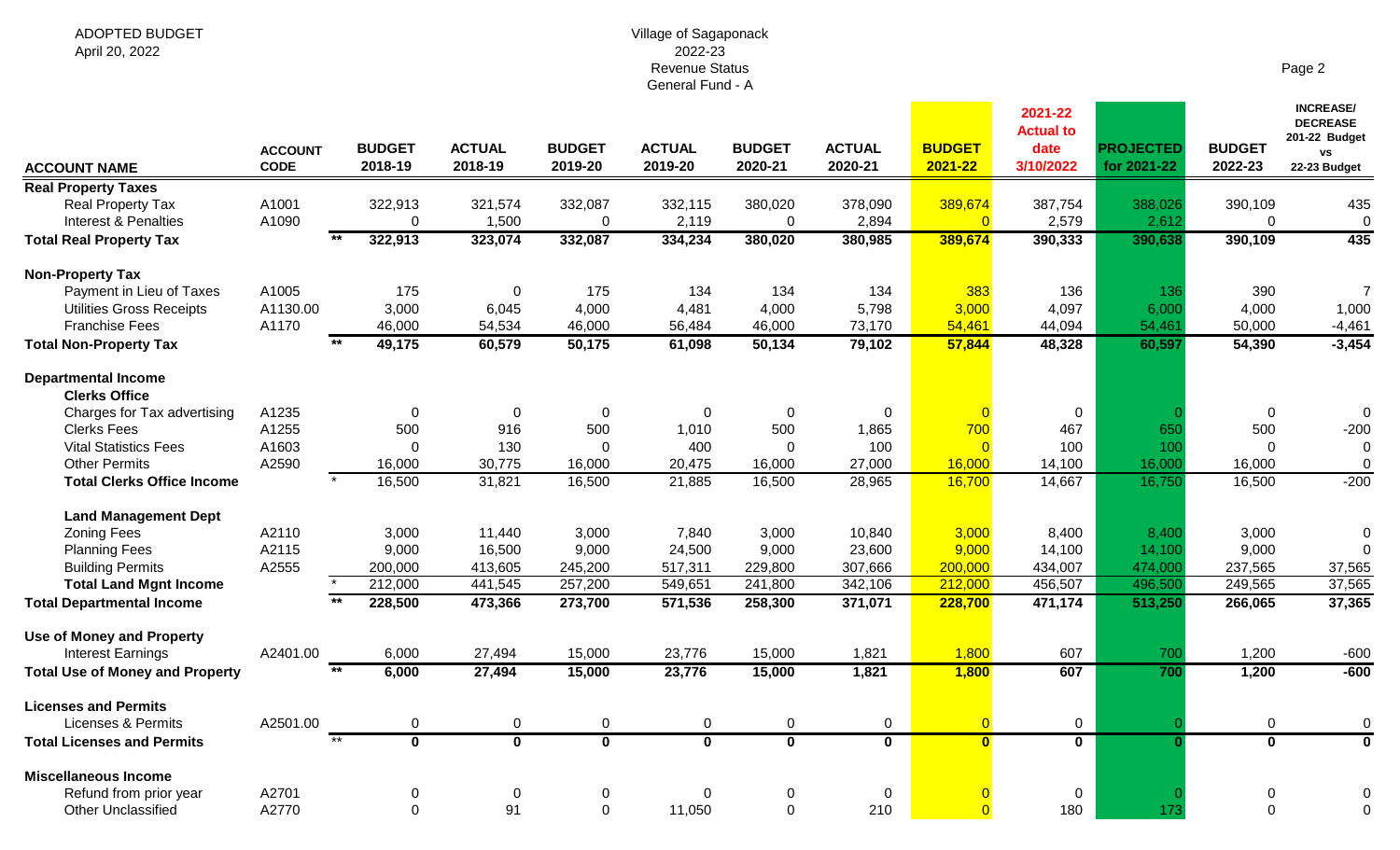### Village of Sagaponack 2022-23 Revenue Status General Fund - A

| <b>ACCOUNT NAME</b>                                                | <b>ACCOUNT</b><br><b>CODE</b> |       | <b>BUDGET</b><br>2018-19 | <b>ACTUAL</b><br>2018-19 | <b>BUDGET</b><br>2019-20 | <b>ACTUAL</b><br>2019-20 | <b>BUDGET</b><br>2020-21 | <b>ACTUAL</b><br>2020-21 | <b>BUDGET</b><br>2021-22 | 2021-22<br><b>Actual to</b><br>date<br>3/10/2022 | <b>PROJECTED</b><br>for 2021-22 | <b>BUDGET</b><br>2022-23 | <b>INCREASE/</b><br><b>DECREASE</b><br>21-22 Budget<br><b>VS</b><br>22-23 Budget |
|--------------------------------------------------------------------|-------------------------------|-------|--------------------------|--------------------------|--------------------------|--------------------------|--------------------------|--------------------------|--------------------------|--------------------------------------------------|---------------------------------|--------------------------|----------------------------------------------------------------------------------|
| <b>Employee Health Contribution</b>                                | A2770.1                       |       | 17,518                   | 17,020                   | 18,144                   | 17,542                   | 17,875                   | 17,414                   | 18,685                   | 14,523                                           | 19,566                          | 21,011                   | 2,326                                                                            |
| <b>Total Miscellaneous Income</b>                                  |                               | **    | 17,518                   | 17,111                   | 18,144                   | 28,592                   | 17,875                   | 17,624                   | 18,685                   | 14,703                                           | 19,739                          | 21,011                   | 2,326                                                                            |
| <b>State Aid</b>                                                   |                               |       |                          |                          |                          |                          |                          |                          |                          |                                                  |                                 |                          |                                                                                  |
| State Aid Per Capita                                               | A3001                         |       | 2,000                    | 2,000                    | 0                        | 2,000                    | 2,000                    | 1,900                    |                          | 2,000                                            | 2,000                           | 2,000                    | 2,000                                                                            |
| Mortgage Tax                                                       | A3005                         |       | 285,000                  | 439,533                  | 300,000                  | 403,713                  | 278,000                  | 604,255                  | 300,000                  | 664,650                                          | 774,650                         | 333,000                  | 33,000                                                                           |
| <b>Total State Aid</b>                                             |                               | $***$ | 287,000                  | 441,533                  | 300,000                  | 405,713                  | 280,000                  | 606,155                  | 300,000                  | 666,650                                          | 776,650                         | 335,000                  | 35,000                                                                           |
| <b>Other Financing Sources</b><br><b>Appropriated Fund Balance</b> | A3999.9                       |       |                          | ∩                        | $\Omega$                 | 0                        |                          | $\mathbf 0$              |                          | $\Omega$                                         |                                 | $\Omega$                 | 0                                                                                |
| <b>Total Other Financing Sources</b>                               |                               | $***$ | $\bf{0}$                 | 0                        |                          | 0                        |                          | 0                        | 0                        | $\mathbf 0$                                      |                                 | $\mathbf{0}$             |                                                                                  |
| <b>TOTAL INCOME</b>                                                |                               | ***   | 911,106                  | 1,343,157                | 989,106                  | 1,424,949                | 1,001,329                | 1,456,757                | 996,703                  | 1,591,795                                        | 1,761,574                       | 1,067,775                | 71,072                                                                           |

Page 3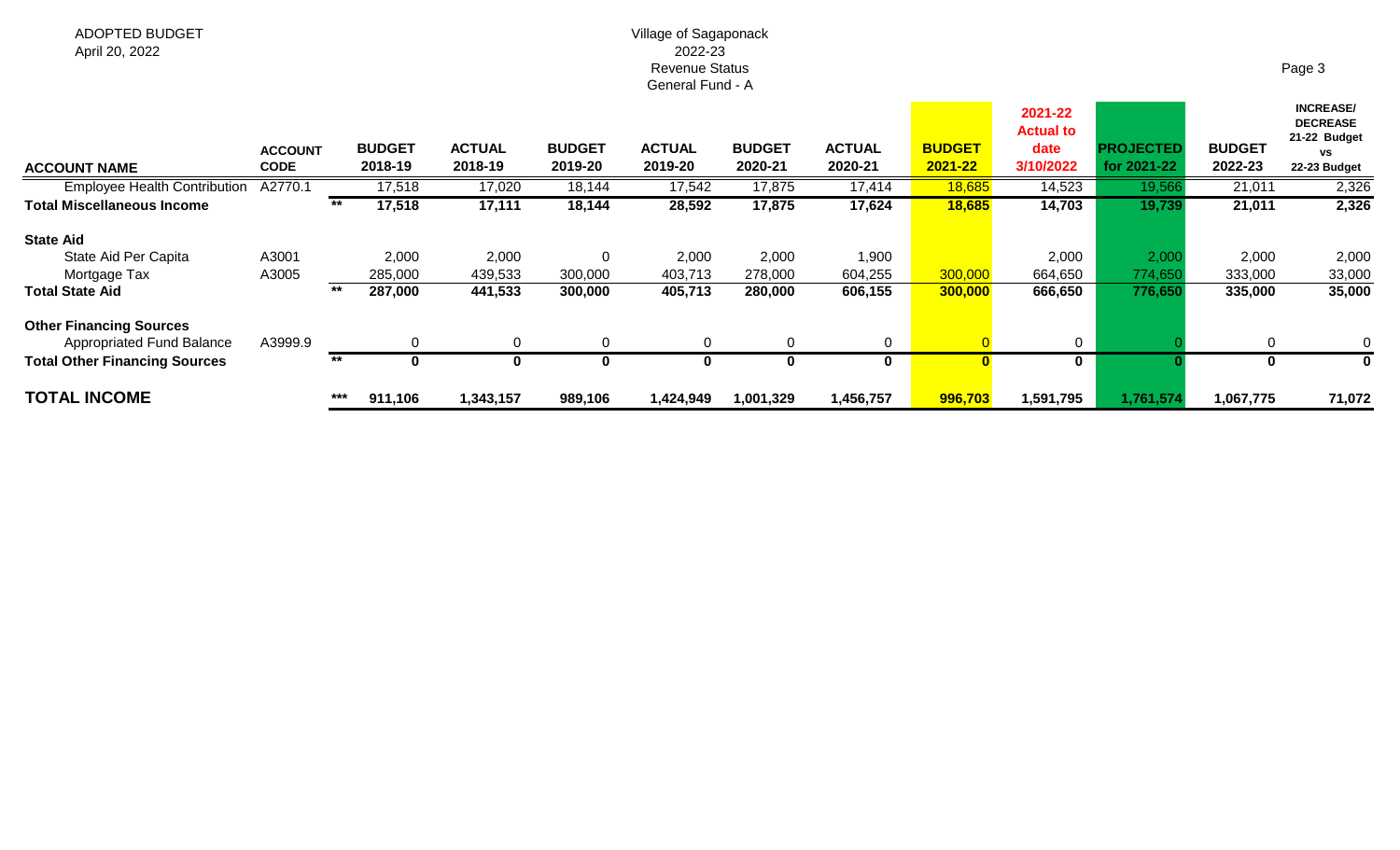| ADOPTED BUDGET<br>April 20, 2022     | Village of Sagaponack<br>2022-23<br><b>Comprehensive Budget Status</b><br>General Fund A |                 |                          |                          |                          |                          |                          |                          |                          |                                                         |                              |                          | Page 4                                                                   |  |  |
|--------------------------------------|------------------------------------------------------------------------------------------|-----------------|--------------------------|--------------------------|--------------------------|--------------------------|--------------------------|--------------------------|--------------------------|---------------------------------------------------------|------------------------------|--------------------------|--------------------------------------------------------------------------|--|--|
| <b>ACCOUNT NAME</b>                  | <b>ACCOUNT</b><br><b>CODE</b>                                                            |                 | <b>BUDGET</b><br>2018-19 | <b>ACTUAL</b><br>2018-19 | <b>BUDGET</b><br>2019-20 | <b>ACTUAL</b><br>2019-20 | <b>BUDGET</b><br>2020-21 | <b>ACTUAL</b><br>2020-21 | <b>BUDGET</b><br>2021-22 | 2021-22<br><b>ACTUAL TO</b><br><b>DATE</b><br>3/10/2022 | 2021-22<br><b>PROJECTION</b> | <b>BUDGET</b><br>2022-23 | 2022-23<br>budget over<br>2021-22<br><b>INCREASE/D</b><br><b>ECREASE</b> |  |  |
| <b>Board of Trustees</b>             |                                                                                          |                 |                          |                          |                          |                          |                          |                          |                          |                                                         |                              |                          |                                                                          |  |  |
| <b>Board of Trustees</b>             |                                                                                          |                 |                          |                          |                          |                          |                          |                          |                          |                                                         |                              |                          |                                                                          |  |  |
| LEGISLATIVE CONTRACTUAL              | A1010.40                                                                                 |                 |                          | 0                        | 0                        | 0                        | 0                        | $\mathbf 0$              |                          | $\mathbf 0$                                             |                              | 0                        |                                                                          |  |  |
| <b>SUPPLIES</b>                      | A1010.43                                                                                 |                 | 0                        | 0                        | 0                        | $\Omega$                 | 0                        | 0                        |                          | 0                                                       |                              | $\Omega$                 |                                                                          |  |  |
| LEGISLATIVE CODIFICATION             | A1010.44                                                                                 |                 |                          |                          | 0                        | $\Omega$                 | 0                        | 0                        |                          | 0                                                       |                              | 0                        | 0                                                                        |  |  |
| CONFERENCES/TRAINING                 | A1010.411                                                                                |                 |                          | O                        | $\Omega$                 | $\Omega$                 | $\Omega$                 | $\Omega$                 |                          | 0                                                       |                              | $\Omega$                 | 0                                                                        |  |  |
| <b>Total Board of Trustees</b>       |                                                                                          | $\star$ $\star$ | $\Omega$                 | $\Omega$                 | 0                        | 0                        | $\Omega$                 | $\Omega$                 | $\overline{0}$           | $\mathbf 0$                                             |                              | $\mathbf 0$              | $\mathbf 0$                                                              |  |  |
| <b>Total Board of Trustees</b>       |                                                                                          | ** **           | $\mathbf 0$              | $\bf{0}$                 | $\mathbf 0$              | $\mathbf 0$              | $\mathbf 0$              | $\mathbf{0}$             | $\bullet$                | $\mathbf 0$                                             |                              | $\mathbf 0$              | $\mathbf 0$                                                              |  |  |
| <b>Executive</b><br>Mayor            |                                                                                          |                 |                          |                          |                          |                          |                          |                          |                          |                                                         |                              |                          |                                                                          |  |  |
| CONTRACTUAL & MISC                   | A1210.40                                                                                 |                 | 0                        | 0                        | 0                        | 0                        | 0                        | $\mathbf 0$              |                          | 0                                                       |                              | 0                        | 0                                                                        |  |  |
| <b>OTHER EXPENSES</b>                | A1210.41                                                                                 |                 | 2,500                    | 3,120                    | 1,200                    | $\pmb{0}$                | 3,500                    | 0                        | 2,000                    | 105                                                     | 105                          | 3,500                    | 1,500                                                                    |  |  |
| CONFERENCES/TRAINING                 | A1210.411                                                                                |                 | $\Omega$                 | 0                        | 0                        | $\mathbf 0$              | 0                        | $\mathbf 0$              |                          | $\mathbf 0$                                             |                              | $\Omega$                 | $\mathbf 0$                                                              |  |  |
| <b>Total Executive</b>               |                                                                                          | ** **           | 2,500                    | 3,120                    | 1,200                    | $\mathbf 0$              | 3,500                    | $\mathbf{0}$             | 2,000                    | 105                                                     | 105                          | 3,500                    | 1,500                                                                    |  |  |
| <b>Finance</b>                       |                                                                                          |                 |                          |                          |                          |                          |                          |                          |                          |                                                         |                              |                          |                                                                          |  |  |
| Auditing                             |                                                                                          |                 |                          |                          |                          |                          |                          |                          |                          |                                                         |                              |                          |                                                                          |  |  |
| <b>AUDITOR</b><br>Finance            | A1320.40                                                                                 |                 | 6,500                    | 6,000                    | 7,000                    | 7,000                    | 7,000                    | 7,000                    | 7,000                    | $\mathbf 0$                                             | 7,000                        | 7,500                    | 500<br>0                                                                 |  |  |
| CONTRACTUAL                          | A1325.40                                                                                 |                 |                          | 0                        | 0                        | 0                        | 0                        | $\overline{0}$           |                          | 0                                                       |                              | 0                        |                                                                          |  |  |
| <b>BOND ISSUE &amp; NOTE EXPENSE</b> | A1325.42                                                                                 |                 |                          | 0                        | $\Omega$                 | $\Omega$                 | $\Omega$                 | 4,000                    |                          | 0                                                       |                              | $\Omega$                 |                                                                          |  |  |
| FINANCE ASSESSOR/DATA PROCESS        | A1355.40                                                                                 |                 |                          | $\Omega$                 | $\Omega$                 | $\Omega$                 | $\Omega$                 | $\Omega$                 |                          | 0                                                       |                              |                          | 0                                                                        |  |  |
| <b>Total Finance</b>                 |                                                                                          | $\star$         | 6,500                    | 6,000                    | 7,000                    | 7,000                    | 7,000                    | 11,000                   | 7,000                    | $\mathbf 0$                                             | 7,000                        | 7,500                    | 500                                                                      |  |  |
| <b>Total Finance</b>                 |                                                                                          | $***$ **        | 6,500                    | 6,000                    | 7,000                    | 7,000                    | 7,000                    | 11,000                   | 7,000                    | $\mathbf 0$                                             | 7,000                        | 7,500                    | 500                                                                      |  |  |
| <b>Staff</b>                         |                                                                                          |                 |                          |                          |                          |                          |                          |                          |                          |                                                         |                              |                          |                                                                          |  |  |
| Clerk                                |                                                                                          |                 |                          |                          |                          |                          |                          |                          |                          |                                                         |                              |                          |                                                                          |  |  |
| PERSONAL SERVICES                    | A1410.10                                                                                 |                 | 102,784                  | 102,502                  | 105,353                  | 105,351                  | 107,983                  | 108,436                  | 110,024                  | 84,617                                                  | 110,024                      | 113,771                  | 3,747                                                                    |  |  |
| <b>EQUIPMENT</b>                     | A1410.20                                                                                 |                 | 15,000                   | 13,404                   | 5,000                    | 3,460                    | 4,000                    | 697                      | 3,000                    | 2,349                                                   | 3,000                        | 3,000                    | 0                                                                        |  |  |
| <b>TELEPHONE</b>                     | A1410.41                                                                                 |                 | 1,800                    | 1,713                    | 1,800                    | 1,720                    | 1,800                    | 1,629                    | 1,800                    | 1,293                                                   | 1,553                        | 1,800                    | 0                                                                        |  |  |
| POSTAGE                              | A1410.42                                                                                 |                 | 1,000                    | 1,211                    | 1,000                    | 1,065                    | 1,000                    | 1,356                    | 1,000                    | 1,088                                                   | 1,300                        | 1,500                    | 500                                                                      |  |  |
| PETTY CASH                           | A1410.43                                                                                 |                 | 1,000                    | 516                      | 1,000                    | 489                      | 1,000                    | 95                       | 600                      | 109                                                     | 400                          | 600                      | 0                                                                        |  |  |
| <b>COPIER</b>                        | A1410.44                                                                                 |                 | 1,000                    | 563                      | 1,000                    | 878                      | 1,000                    | 895                      | 800                      | 368                                                     | 600                          | 800                      | 0                                                                        |  |  |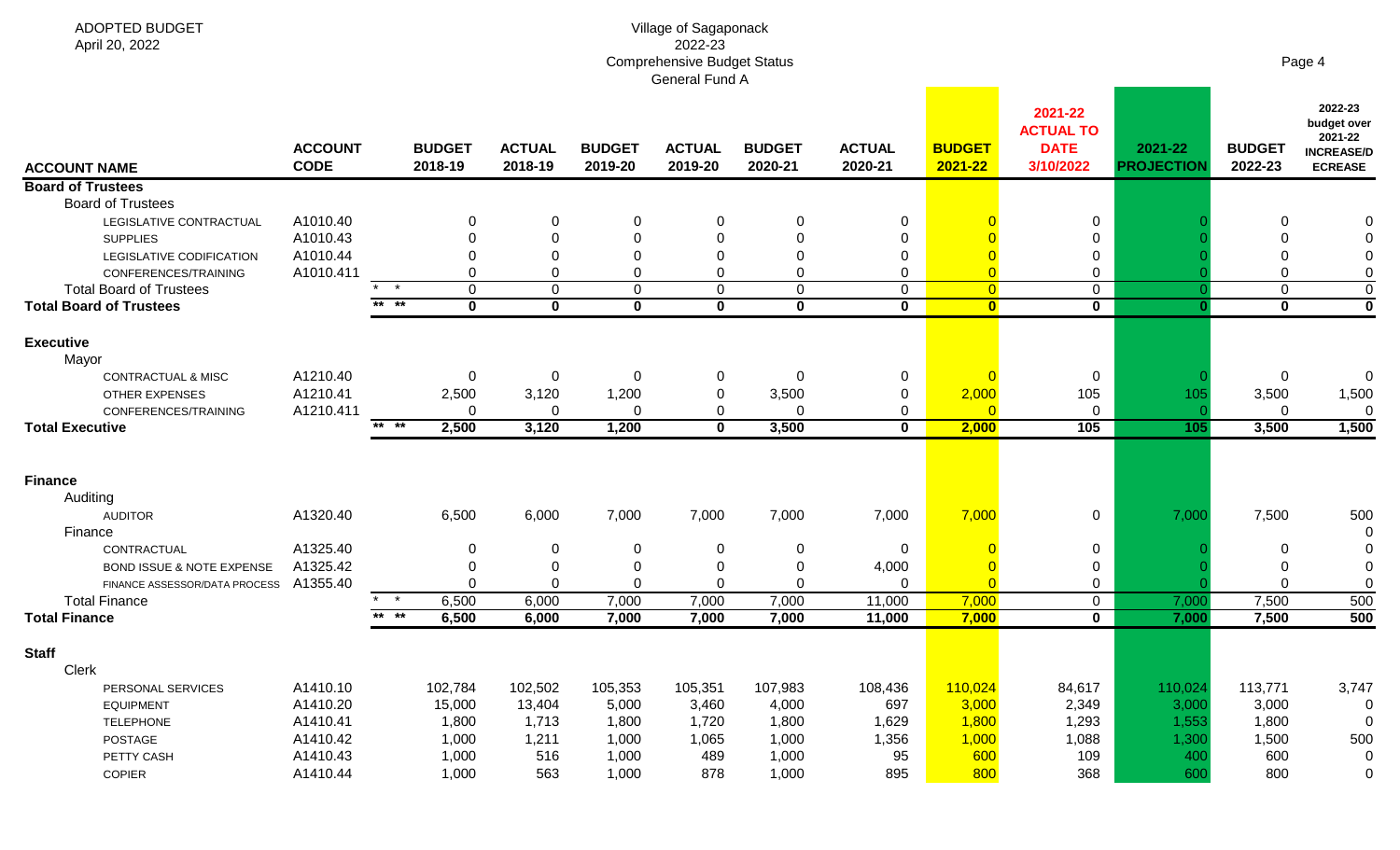#### Village of Sagaponack 2022-23 Comprehensive Budget Status General Fund A

| <b>ACCOUNT NAME</b>                   | <b>ACCOUNT</b><br><b>CODE</b> |                            | <b>BUDGET</b><br>2018-19 | <b>ACTUAL</b><br>2018-19 | <b>BUDGET</b><br>2019-20 | <b>ACTUAL</b><br>2019-20 | <b>BUDGET</b><br>2020-21 | <b>ACTUAL</b><br>2020-21 | <b>BUDGET</b><br>2021-22 | 2021-22<br><b>ACTUAL TO</b><br><b>DATE</b><br>3/10/2022 | 2021-22<br><b>PROJECTION</b> | <b>BUDGET</b><br>2022-23 | 2022-23<br>budget over<br>2021-22<br><b>INCREASE/D</b><br><b>ECREASE</b> |
|---------------------------------------|-------------------------------|----------------------------|--------------------------|--------------------------|--------------------------|--------------------------|--------------------------|--------------------------|--------------------------|---------------------------------------------------------|------------------------------|--------------------------|--------------------------------------------------------------------------|
| <b>RECORDS MANAGEMENT</b>             | A1410.45                      |                            | 1,000                    | 1,121                    | 1,000                    | $\overline{0}$           | 1,000                    | $\overline{25}$          | 1,000                    | 348                                                     | 1,000                        | 1,000                    | $\mathbf 0$                                                              |
| OFFICE SUPPLIES                       | A1410.46                      |                            | 4,500                    | 3,243                    | 4,500                    | 3,285                    | 4,500                    | 4,672                    | 4,500                    | 5,414                                                   | 5,600                        | 4,500                    | 0                                                                        |
| <b>WEBSITE</b>                        | A1410.47                      |                            | 2,000                    | 473                      | 1,000                    | 318                      | 1,000                    | 498                      | 1,000                    | 365                                                     | 500                          | 1,000                    | $\mathbf 0$                                                              |
| CODE BOOKS                            | A1410.48                      |                            | 5,000                    | 1,857                    | 5,000                    | 2,517                    | 5,000                    | 2,249                    | 5,000                    | 2,548                                                   | 5,000                        | 5,000                    | $\mathbf 0$                                                              |
| LEGAL ADVERTISING & PRINTING A1410.49 |                               |                            | 3,000                    | 1,023                    | 3,000                    | 1,361                    | 2,000                    | 1,618                    | 1,500                    | 1,238                                                   | 1,500                        | 2,000                    | 500                                                                      |
| CONFERENCES/TRAINING                  | A1410.50                      |                            | 1,000                    | 105                      | 1,000                    | 35                       | 1,000                    | 139                      | 1,000                    | 160                                                     | 160                          | 1,000                    | 0                                                                        |
| CONTRACTUAL                           | A1410.51                      |                            | 9,000                    | 7,443                    | 13,500                   | 10,119                   | 10,000                   | 8,668                    | 10,000                   | 5,933                                                   | 9,000                        | 9,000                    | $-1,000$                                                                 |
| <b>Total Clerk</b>                    |                               | $\overline{\phantom{1}}$ * | 148,084                  | 135,176                  | 144,153                  | 130,599                  | 141,283                  | 130,977                  | 141,224                  | 105,831                                                 | 139,637                      | 144,971                  | 3,747                                                                    |
| Legal                                 |                               |                            |                          |                          |                          |                          |                          |                          |                          |                                                         |                              |                          |                                                                          |
| <b>COUNSEL RETAINER</b>               | A1420.41                      |                            | $\mathbf 0$              | $\mathbf 0$              | $\mathbf 0$              | $\mathbf 0$              | $\mathbf 0$              | 0                        |                          | 0                                                       |                              | 0                        | $\mathbf 0$                                                              |
| COUNSEL NON-RETAINER                  | A1420.42                      |                            | 30,000                   | 26,061                   | 35,000                   | 20,550                   | 30,000                   | 37,626                   | 30,000                   | 31,870                                                  | 45,000                       | 35,000                   | 5,000                                                                    |
| <b>Total Legal</b>                    |                               | $\star$ $\star$            | 30,000                   | 26,061                   | 35,000                   | 20,550                   | 30,000                   | 37,626                   | 30,000                   | 31,870                                                  | 45,000                       | 35,000                   | 5,000                                                                    |
| Planner                               |                               |                            |                          |                          |                          |                          |                          |                          |                          |                                                         |                              |                          |                                                                          |
| CONTRACTURAL                          | A1430.44                      |                            | 2,000                    | 5,749                    | 3,000                    | 2,773                    | 3,000                    | 4,511                    | 3,000                    | 1,040                                                   | 3,000                        | 3,000                    | 0                                                                        |
| <b>Total Planner</b>                  |                               | $\star$ $\star$            | 2,000                    | 5,749                    | 3,000                    | 2,773                    | 3,000                    | 4,511                    | 3,000                    | 1,040                                                   | 3,000                        | 3,000                    | $\overline{0}$                                                           |
| Engineer                              |                               |                            |                          |                          |                          |                          |                          |                          |                          |                                                         |                              |                          |                                                                          |
| CONTRACTUAL                           | A1440.44                      |                            | 2,000                    | 338                      | 2,000                    | 1,213                    | 2,000                    | 12,414                   | 4,000                    | 41,260                                                  | 55,000                       | 25,000                   | 21,000                                                                   |
| <b>Total Engineer</b>                 |                               | $\star$ $\star$            | 2,000                    | 338                      | 2,000                    | 1,213                    | 2,000                    | 12,414                   | 4,000                    | 41,260                                                  | 55,000                       | 25,000                   | 21,000                                                                   |
| Elections                             |                               |                            |                          |                          |                          |                          |                          |                          |                          |                                                         |                              |                          |                                                                          |
| <b>ELECTION SUPPLIES</b>              | A1450.41                      |                            | 274                      | 241                      | 250                      | 147                      | 250                      | 168                      | 250                      | 140                                                     | 140                          | 250                      | 0                                                                        |
| ELECTION CONTRACT EXPENSE             | A1450.44                      |                            | 125                      | 113                      | 125                      | 113                      | 125                      | 113                      | 125                      | 113                                                     | 113                          | 125                      | $\mathbf 0$                                                              |
| <b>Total Elections</b>                |                               | $*$ *                      | 399                      | 354                      | 375                      | 260                      | 375                      | 280                      | 375                      | 253                                                     | 253                          | 375                      | $\overline{0}$                                                           |
| <b>Total Staff</b>                    |                               | $***$ **                   | 182,483                  | 167,677                  | 184,528                  | 155,394                  | 176,658                  | 185,808                  | 178,599                  | 180,253                                                 | 242,890                      | 208,346                  | 29,747                                                                   |
| <b>Buildings</b>                      |                               |                            |                          |                          |                          |                          |                          |                          |                          |                                                         |                              |                          |                                                                          |
| <b>Village Hall</b>                   |                               |                            |                          |                          |                          |                          |                          |                          |                          |                                                         |                              |                          |                                                                          |
| VILLAGE HALL IMPROVEMENTS             | A1620.26                      |                            | 5,000                    | 3,320                    | 5,000                    | 9,621                    | 5,000                    | 2,994                    | 5,000<br>2,500           | 2,086                                                   | 3,000                        | 5,000                    |                                                                          |
| SUPPLIES & OTHER                      | A1620.41<br>A1620.42          |                            | 1,000                    | 932                      | 1,000<br>5,000           | 1,380<br>4,949           | 3,400<br>6,000           | 2,379                    |                          | 2,002                                                   | 2,500                        | 3,000<br>7,500           | 500                                                                      |
| <b>UTILITIES</b>                      | A1620.44                      |                            | 4,500                    | 5,215<br>12,695          | 14,300                   | 11,993                   |                          | 5,438<br>16,733          | 6,000<br>16,000          | 5,332                                                   | 6,500<br>1,300               | 16,000                   | 1,500                                                                    |
| CONTRACTURAL<br><b>MAINTENANCE</b>    | A1620.46                      |                            | 14,300<br>4,000          | 4,742                    | 4,000                    | 1,366                    | 13,000                   | 1,384                    | 2,000                    | 9,674<br>601                                            | 2,000                        | 3,000                    | $\boldsymbol{0}$                                                         |
| <b>Total Buildings</b>                |                               | $\star$ $\star$            | 28,800                   |                          |                          |                          | 2,000                    |                          | 31,500                   |                                                         |                              |                          | 1,000<br>3,000                                                           |
| <b>Total Buildings</b>                |                               | $***$ **                   | 28,800                   | 26,904<br>26,904         | 29,300<br>29,300         | 29,309<br>29,309         | 29,400                   | 28,928<br>28,928         |                          | 19,695                                                  | 15,300                       | 34,500                   |                                                                          |
|                                       |                               |                            |                          |                          |                          |                          | 29,400                   |                          | 31,500                   | 19,695                                                  | 15,300                       | 34,500                   | 3,000                                                                    |

Page 5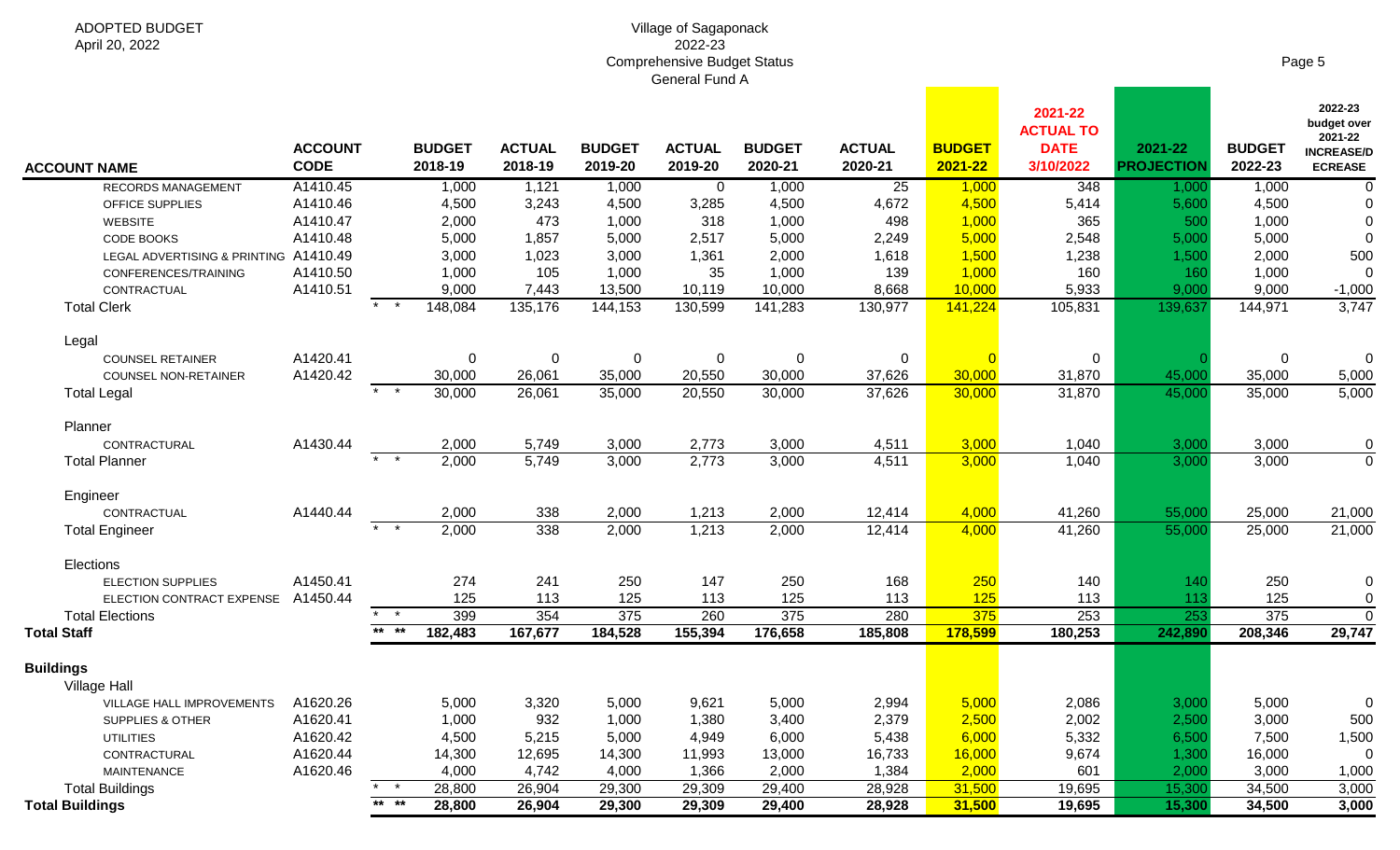| <b>ADOPTED BUDGET</b><br>April 20, 2022 |                               |                                                   |                          |                          |                          | Village of Sagaponack<br>2022-23<br><b>Comprehensive Budget Status</b> |                          |                          |                          |                                                         |                              |                          | Page 6                                                                   |
|-----------------------------------------|-------------------------------|---------------------------------------------------|--------------------------|--------------------------|--------------------------|------------------------------------------------------------------------|--------------------------|--------------------------|--------------------------|---------------------------------------------------------|------------------------------|--------------------------|--------------------------------------------------------------------------|
|                                         |                               |                                                   |                          |                          |                          | General Fund A                                                         |                          |                          |                          |                                                         |                              |                          |                                                                          |
| <b>ACCOUNT NAME</b>                     | <b>ACCOUNT</b><br><b>CODE</b> |                                                   | <b>BUDGET</b><br>2018-19 | <b>ACTUAL</b><br>2018-19 | <b>BUDGET</b><br>2019-20 | <b>ACTUAL</b><br>2019-20                                               | <b>BUDGET</b><br>2020-21 | <b>ACTUAL</b><br>2020-21 | <b>BUDGET</b><br>2021-22 | 2021-22<br><b>ACTUAL TO</b><br><b>DATE</b><br>3/10/2022 | 2021-22<br><b>PROJECTION</b> | <b>BUDGET</b><br>2022-23 | 2022-23<br>budget over<br>2021-22<br><b>INCREASE/D</b><br><b>ECREASE</b> |
| <b>Special Items</b>                    |                               |                                                   |                          |                          |                          |                                                                        |                          |                          |                          |                                                         |                              |                          |                                                                          |
| Insurance                               |                               |                                                   |                          |                          |                          |                                                                        |                          |                          |                          |                                                         |                              |                          |                                                                          |
| <b>GENERAL LIABILITY</b>                | A1910.00                      |                                                   | 7,000                    | 6,286                    | 7,000                    | 6,425                                                                  | 6,900                    | 6,534                    | 7,000                    | 7,509                                                   | 7,509                        | 8,300                    | 1,300                                                                    |
| PUBLIC OFFICIALS LIABILITY              | A1910.01                      |                                                   | 2,200                    | 2,295                    | 2,300                    | 2,577                                                                  | 2,600                    | 2,595                    | 3,000                    | 2,382                                                   | 2,382                        | 2,700                    | $-300$                                                                   |
| <b>WORKERS COMPENSATION</b>             | A1910.02                      |                                                   | 6,000                    | 5,618                    | 6,000                    | 5,625                                                                  | 6,000                    | 5,264                    | 6,000                    | 5,098                                                   | 5,098                        | 5,600                    | $-400$                                                                   |
| <b>COMMERCIAL UMBRELLA</b>              | A1910.03                      | $\overline{\phantom{1}}$ *                        | 9,800                    | 9,156                    | 9,700                    | 9,435                                                                  | 9,500                    | 9,851                    | 10,000                   | 10,611                                                  | 10,611                       | 12,000                   | 2,000                                                                    |
| <b>Total Insurance</b>                  |                               |                                                   | 25,000                   | 23,355                   | 25,000                   | 24,062                                                                 | 25,000                   | 24,243                   | 26,000                   | 25,599                                                  | 25,600                       | 28,600                   | 2,600                                                                    |
| <b>Association Dues</b>                 |                               |                                                   |                          |                          |                          |                                                                        |                          |                          |                          |                                                         |                              |                          |                                                                          |
| <b>MUNICIPAL DUES</b>                   | A1920.04                      |                                                   | 1,957                    | 1,957                    | 1,957                    | 2,002                                                                  | 2,050                    | 1,952                    | 2,050                    | 1,807                                                   | 1,987                        | 2,050                    | $\mathbf 0$                                                              |
| <b>Total Association Dues</b>           |                               | $\star$ $\star$                                   | 1,957                    | 1,957                    | 1,957                    | 2,002                                                                  | 2,050                    | 1,952                    | 2,050                    | 1,807                                                   | 1,987                        | 2,050                    | $\mathbf 0$                                                              |
|                                         |                               |                                                   |                          |                          |                          |                                                                        |                          |                          |                          |                                                         |                              |                          |                                                                          |
| Judgments & Claims                      |                               |                                                   |                          |                          |                          |                                                                        |                          |                          |                          |                                                         |                              |                          |                                                                          |
| <b>JUDGMENTS &amp; CLAIMS</b>           | A1930.00                      |                                                   | 1,000                    | 397                      | 1,000                    | 256                                                                    | 1,000                    | 261                      | 1,000                    | 411                                                     | 411                          | 1,000                    | 0                                                                        |
| <b>Total Judgment &amp; Claims</b>      |                               | $\overline{\phantom{1}}$ $\overline{\phantom{1}}$ | 1,000                    | 397                      | 1,000                    | 256                                                                    | 1,000                    | 261                      | 1,000                    | 411                                                     | 411                          | 1,000                    | $\mathbf 0$                                                              |
|                                         |                               |                                                   |                          |                          |                          |                                                                        |                          |                          |                          |                                                         |                              |                          |                                                                          |
| <b>MTA Taxes</b>                        |                               |                                                   |                          |                          |                          |                                                                        |                          |                          |                          |                                                         |                              |                          |                                                                          |
| <b>MTA TAXES</b>                        | A1940.00                      |                                                   | $\mathbf 0$              | 0                        | 0                        | $\mathbf 0$                                                            | 0                        | $\mathbf 0$              | $\overline{0}$           | $\mathbf 0$                                             |                              | 0                        | 0                                                                        |
| <b>Total MTA Taxes</b>                  |                               | $\star$ $\star$                                   | $\overline{0}$           | $\overline{0}$           | $\mathbf 0$              | $\overline{0}$                                                         | $\mathbf 0$              | $\mathbf 0$              | $\overline{0}$           | 0                                                       |                              | $\mathbf 0$              | $\mathbf 0$                                                              |
| Taxes & Assessment on Real Prop         |                               |                                                   |                          |                          |                          |                                                                        |                          |                          |                          |                                                         |                              |                          |                                                                          |
| TAXES ON REAL PROPERTY                  | A1950.00                      |                                                   |                          | 0                        | 0                        | 0                                                                      | 0                        | $\mathbf 0$              | $\overline{0}$           | $\mathbf 0$                                             |                              | 0                        | $\mathbf 0$                                                              |
| Total Taxes & Assess on Real Prop       |                               | $\star$ $\star$                                   | 0<br>$\overline{0}$      | $\mathbf 0$              | $\mathbf{0}$             | $\overline{0}$                                                         | $\mathbf 0$              | $\mathbf 0$              | $\overline{0}$           | $\mathbf 0$                                             |                              | $\mathbf 0$              | $\overline{0}$                                                           |
|                                         |                               |                                                   |                          |                          |                          |                                                                        |                          |                          |                          |                                                         |                              |                          |                                                                          |
| Contingency                             |                               |                                                   |                          |                          |                          |                                                                        |                          |                          |                          |                                                         |                              |                          |                                                                          |
| <b>CONTINGENCY</b>                      | A1990.40                      |                                                   | 20,000                   | 20,000                   | 20,000                   | 0                                                                      | 20,000                   | 0                        | 20,000                   | 0                                                       |                              | 20,000                   | $\mathbf 0$                                                              |
| <b>Total Contingency</b>                |                               | $\star$ $\star$                                   | 20,000                   | 20,000                   | 20,000                   | $\mathbf 0$                                                            | 20,000                   | $\mathbf 0$              | 20,000                   | $\overline{0}$                                          |                              | 20,000                   | $\mathbf 0$                                                              |
| <b>Total Special Items</b>              |                               | ** **                                             | 47,957                   | 45,709                   | 47,957                   | 26,320                                                                 | 48,050                   | 26,456                   | 49,050                   | 27,817                                                  | 27,998                       | 51,650                   | 2,600                                                                    |
|                                         |                               |                                                   |                          |                          |                          |                                                                        |                          |                          |                          |                                                         |                              |                          |                                                                          |
| <b>Building Department</b>              |                               |                                                   |                          |                          |                          |                                                                        |                          |                          |                          |                                                         |                              |                          |                                                                          |
| <b>BUILDING INSPECTOR</b>               | A3620.10                      |                                                   | 57,552                   | 57,913                   | 58,991                   | 57,268                                                                 | 60,455                   | 56,550                   | 61,966                   | 43,984                                                  | 61,966                       | 63,205                   | 1,239                                                                    |
| <b>CLERICAL</b>                         | A3620.11                      |                                                   | 55,532                   | 55,063                   | 56,920                   | 56,909                                                                 | 58,316                   | 54,448                   | 59,116                   | 45,480                                                  | 59,116                       | 61,336                   | 2,220                                                                    |
| <b>EQUIPMENT</b>                        | A3620.20                      |                                                   | 1,000                    | 0                        | 4,000                    | 3,319                                                                  | 3,000                    | 1,358                    | 2,000                    | 0                                                       |                              | 1,000                    | $-1,000$                                                                 |
| <b>SUPPLIES</b>                         | A3620.40                      |                                                   | 1,500                    | 1,723                    | 1,000                    | 1,087                                                                  | 2,000                    | 1,928                    | 2,000                    | 523                                                     | 1,500                        | 1,300                    | $-700$                                                                   |
| CODE ENFORCEMENT OFFICER                | A3620.41                      |                                                   | $\mathbf 0$              | $\mathbf 0$              | $\overline{0}$           | $\overline{0}$                                                         | 0                        | $\overline{0}$           | $\overline{0}$           | $\mathbf 0$                                             |                              | $\mathbf{0}$             | $\mathbf 0$                                                              |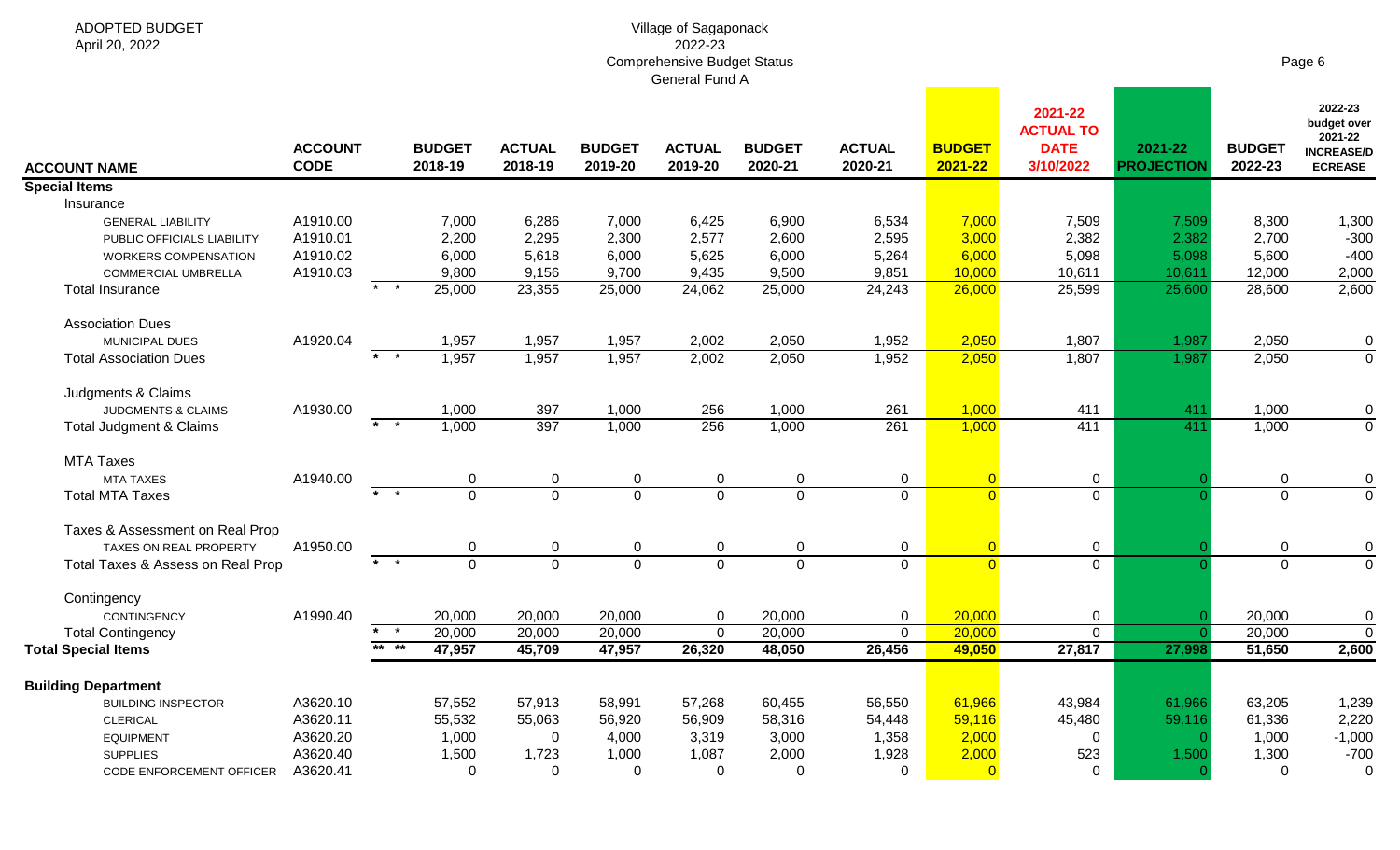| <b>ADOPTED BUDGET</b><br>April 20, 2022                                                                                                                                                                    |                                              |                                     |                                                             |                                             |                                           | Village of Sagaponack<br>2022-23<br><b>Comprehensive Budget Status</b> |                                                         |                                                         |                                                             |                                                                  |                                       |                                           | Page 7                                                                   |
|------------------------------------------------------------------------------------------------------------------------------------------------------------------------------------------------------------|----------------------------------------------|-------------------------------------|-------------------------------------------------------------|---------------------------------------------|-------------------------------------------|------------------------------------------------------------------------|---------------------------------------------------------|---------------------------------------------------------|-------------------------------------------------------------|------------------------------------------------------------------|---------------------------------------|-------------------------------------------|--------------------------------------------------------------------------|
| <b>ACCOUNT NAME</b><br>CONTRACTUAL                                                                                                                                                                         | <b>ACCOUNT</b><br><b>CODE</b><br>A3620.44    |                                     | <b>BUDGET</b><br>2018-19<br>5,200                           | <b>ACTUAL</b><br>2018-19<br>6,032           | <b>BUDGET</b><br>2019-20<br>6,200         | General Fund A<br><b>ACTUAL</b><br>2019-20<br>5,702                    | <b>BUDGET</b><br>2020-21<br>6,662                       | <b>ACTUAL</b><br>2020-21                                | <b>BUDGET</b><br>2021-22<br>7,555                           | 2021-22<br><b>ACTUAL TO</b><br><b>DATE</b><br>3/10/2022<br>4,820 | 2021-22<br><b>PROJECTION</b><br>7,555 | <b>BUDGET</b><br>2022-23<br>44,454        | 2022-23<br>budget over<br>2021-22<br><b>INCREASE/D</b><br><b>ECREASE</b> |
| <b>Total Building Department</b>                                                                                                                                                                           |                                              | $***$ **                            | 120,784                                                     | 120,732 0                                   | 127,110                                   | 124,286                                                                | 130,433                                                 | 7,203<br>121,487 0                                      | 132,637                                                     | 94,807                                                           | 130,137                               | 171,294                                   | 36,899<br>38,658                                                         |
| <b>Registrar of Vital Statistics</b><br><b>Registrar of Vital Statistics</b><br><b>SUPPLIES &amp; OTHER</b><br><b>Total Registrar of Vital Statistics</b><br><b>Total Registrar of Vital Statistics</b>    | A4020.41                                     | $\overline{\phantom{a}}$ *<br>** ** | 0<br>$\mathbf 0$<br>$\mathbf 0$                             | 0<br>$\mathbf 0$<br>$\overline{\mathbf{0}}$ | 0<br>$\mathbf 0$<br>$\mathbf 0$           | 0<br>$\mathbf 0$<br>$\mathbf 0$                                        | 0<br>$\mathbf 0$<br>$\mathbf 0$                         | 0<br>$\mathbf 0$<br>$\mathbf{0}$                        | $\overline{0}$<br>$\overline{0}$<br>$\bullet$               | $\mathbf 0$<br>$\mathbf 0$<br>$\mathbf 0$                        |                                       | 0<br>$\mathbf 0$<br>$\mathbf 0$           | 0<br>$\mathbf 0$<br>$\overline{\mathbf{0}}$                              |
| <b>Highway Department</b><br>Road Maintenance<br>STREETS- CAPITAL EXPENSE<br>SUPPLIES & OTHER<br><b>DRAINAGE</b><br>CONCRETE/SIDEWALKS<br><b>Total Road Maintenance</b><br><b>Total Highway Department</b> | A5110.20<br>A5110.41<br>A5110.43<br>A5110.44 | $\star$ $\star$<br>$***$ **         | $\Omega$<br>2,000<br>$\Omega$<br>$\Omega$<br>2,000<br>2,000 | $\mathbf 0$<br>650<br>0<br>0<br>650<br>650  | 0<br>5,000<br>5,000<br>5,000              | 0<br>4,985<br>0<br>0<br>4,985<br>4,985                                 | $\mathbf 0$<br>5,000<br>0<br>$\Omega$<br>5,000<br>5,000 | $\mathbf 0$<br>645<br>$\overline{0}$<br>0<br>645<br>645 | 5,000<br>$\Omega$<br>5,000<br>5,000                         | 0<br>0<br>0<br>0<br>$\mathbf 0$<br>$\mathbf 0$                   | 1,000<br>1,000<br>1,000               | $\overline{0}$<br>5,000<br>5,000<br>5,000 | 0<br>$\mathbf 0$<br>$\overline{0}$<br>$\overline{\mathbf{0}}$            |
| <b>Land Use &amp; Environment</b><br>Zoning<br>CONTRACTUAL<br>LEGAL<br>MISC.<br><b>Total Zoning</b>                                                                                                        | A8010.40<br>A8010.44<br>A8010.47             | $*$ *                               | 5,000<br>25,000<br>500<br>30,500                            | 2,472<br>26,410<br>477<br>29,358            | 5,000<br>30,000<br>500<br>35,500          | 3,338<br>26,550<br>40<br>29,928                                        | 5,000<br>30,000<br>500<br>35,500                        | 1,864<br>27,236<br>269<br>29,370                        | 4,000<br>30,000<br>500<br>34,500                            | 5,046<br>15,438<br>16<br>20,499                                  | 7,000<br>30,000<br>16<br>37,016       | 5,000<br>30,000<br>500<br>35,500          | 1,000<br>0<br>$\mathbf 0$<br>1,000                                       |
| Planning<br><b>Planning Contractural</b><br><b>Engineering Contractural</b><br>LEGAL<br>MISC.<br><b>Total Planning</b>                                                                                     | A8020.40<br>A8020.42<br>A8020.44<br>A8020.47 | $*$ *                               | $\mathbf 0$<br>$\mathbf 0$<br>20,000<br>500<br>20,500       | $\mathbf 0$<br>0<br>45,645<br>280<br>45,925 | $\pmb{0}$<br>0<br>25,000<br>500<br>25,500 | 0<br>$\mathbf 0$<br>41,470<br>0<br>41,470                              | 0<br>0<br>35,000<br>500<br>35,500                       | $\mathbf 0$<br>$\mathbf 0$<br>27,407<br>150<br>27,557   | $\overline{0}$<br>$\overline{0}$<br>35,000<br>500<br>35,500 | 0<br>$\mathbf 0$<br>9,780<br>$\mathbf 0$<br>9,780                | 15,000<br>15,000                      | 0<br>0<br>30,000<br>500<br>30,500         | 0<br>$\mathbf 0$<br>$-5,000$<br>$\mathbf 0$<br>$-5,000$                  |
| AHRB<br>CONTRACTUAL<br>LEGAL                                                                                                                                                                               | A8030.40<br>A8030.44                         |                                     | 1,000<br>7,000                                              | 388<br>9,163                                | 1,000<br>10,000                           | $\mathbf 0$<br>5,500                                                   | 1,000<br>10,000                                         | $\mathbf 0$<br>12,700                                   | 1,000<br>12,000                                             | $\mathbf 0$<br>6,090                                             | 10,000                                | 1,000<br>12,000                           | $\boldsymbol{0}$<br>$\mathbf 0$                                          |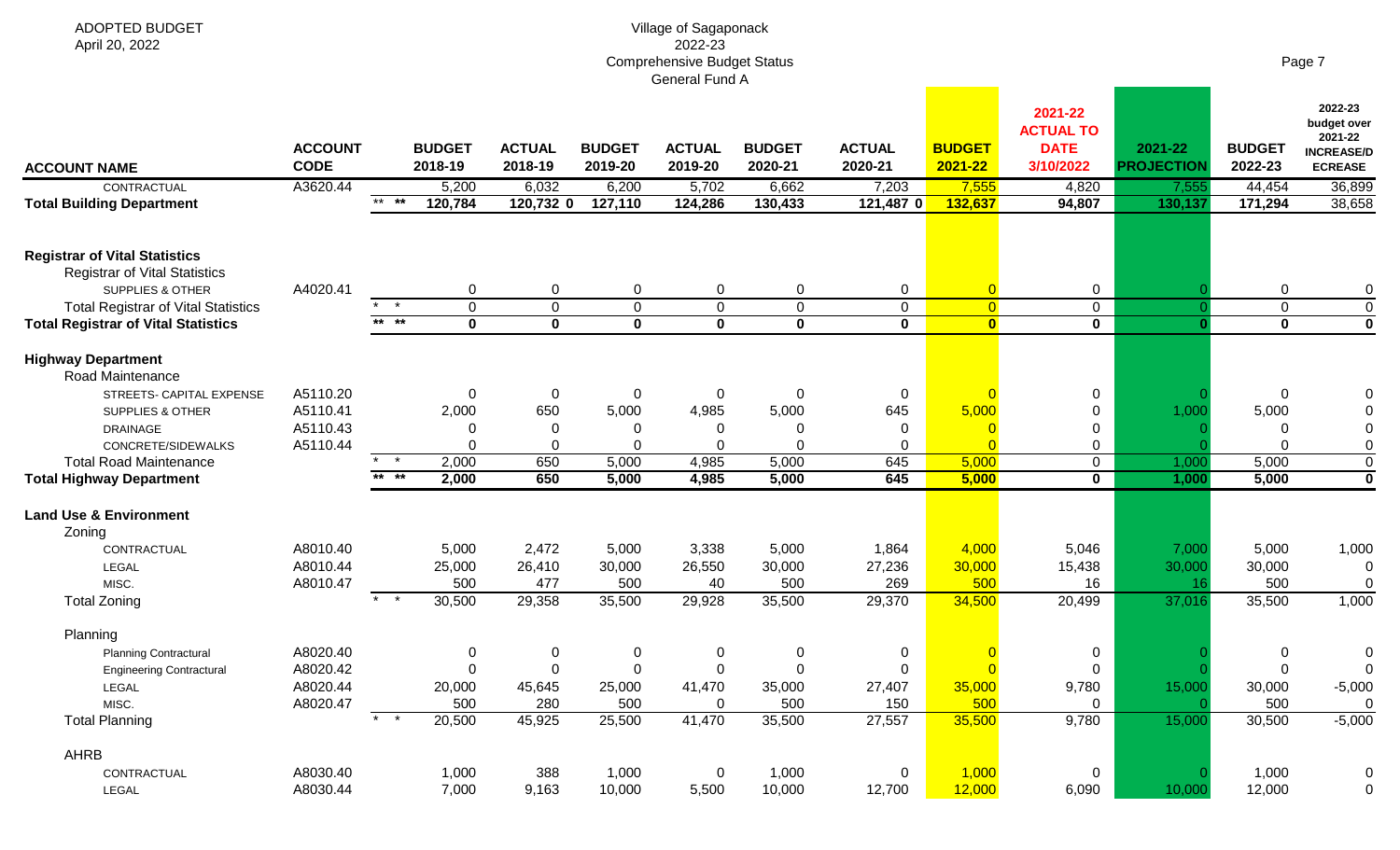#### Village of Sagaponack 2022-23 Comprehensive Budget Status General Fund A

| Page 8 |
|--------|
|--------|

|                                           |                               |          |                          |                          |                          |                          |                          |                          |                          | 2021-22<br><b>ACTUAL TO</b> |                              |                          | 2022-23<br>budget over<br>2021-22   |
|-------------------------------------------|-------------------------------|----------|--------------------------|--------------------------|--------------------------|--------------------------|--------------------------|--------------------------|--------------------------|-----------------------------|------------------------------|--------------------------|-------------------------------------|
| <b>ACCOUNT NAME</b>                       | <b>ACCOUNT</b><br><b>CODE</b> |          | <b>BUDGET</b><br>2018-19 | <b>ACTUAL</b><br>2018-19 | <b>BUDGET</b><br>2019-20 | <b>ACTUAL</b><br>2019-20 | <b>BUDGET</b><br>2020-21 | <b>ACTUAL</b><br>2020-21 | <b>BUDGET</b><br>2021-22 | <b>DATE</b><br>3/10/2022    | 2021-22<br><b>PROJECTION</b> | <b>BUDGET</b><br>2022-23 | <b>INCREASE/D</b><br><b>ECREASE</b> |
| MISC.                                     | A8030.20                      |          | 150                      | $\overline{0}$           | 150                      | $\overline{0}$           | 150                      | 89                       | 150                      | $\overline{0}$              |                              | 150                      | $\overline{0}$                      |
| <b>Total AHRB</b>                         |                               | $*$ *    | 8,150                    | 9,550                    | 11,150                   | 5,500                    | 11,150                   | 12,789                   | 13,150                   | 6,090                       | 10,000                       | 13,150                   | $\Omega$                            |
| <b>Environmental Control</b>              |                               |          |                          |                          |                          |                          |                          |                          |                          |                             |                              |                          |                                     |
| Wild Life Management                      | A8090.01                      |          | $\mathbf 0$              | 26,625                   | 30,000                   | 31,689                   | 30,000                   | 30,000                   | 30,000                   | 20,000                      | 30,000                       | 30,000                   | $\Omega$                            |
| <b>Total Environmental Control</b>        |                               | $\star$  | $\mathbf{0}$             | 26,625                   | 30,000                   | 31,689                   | 30,000                   | 30,000                   | 30,000                   | 20,000                      | 30,00                        | 30,000                   | $\mathbf 0$                         |
| <b>Total Land Use &amp; Environmental</b> |                               | $***$ ** | $59,150$ 0               | 111,458 0                | 102,150 0                | 108,586                  | 112,150                  | 99,716 0                 | 113,150                  | 56,369                      | 92,016                       | 109,150                  | $-4,000$                            |
| <b>Employee Benefits</b>                  |                               |          |                          |                          |                          |                          |                          |                          |                          |                             |                              |                          |                                     |
| Retirement                                | A9010.80                      |          | 22,183                   | 21,878                   | 21,757                   | 23,458                   | 23,472                   | 24,741                   | 26,743                   | 22,863                      | 22,963                       | 19,466                   | $-7,277$                            |
| <b>Social Security</b>                    | A9030.80                      |          | 19,000                   | 17,253                   | 19,475                   | 17,417                   | 19,475                   | 17,572                   | 20,800                   | 14,000                      | 20,800                       | 21,500                   | 700                                 |
| Unemployment Ins                          | A9050.80                      |          | $\mathbf 0$              | $\mathbf 0$              | 0                        | $\mathbf 0$              | $\mathbf 0$              | 0                        | $\overline{0}$           | 0                           |                              | $\Omega$                 |                                     |
| <b>Disability Insurance</b>               | A9055.80                      |          | 450                      | 293                      | 350                      | 293                      | 350                      | 249                      | 350                      | 0                           | 249                          | 350                      |                                     |
| <b>Health/Dental Insurance</b>            | A9060.80                      |          | 71,727                   | 69,637                   | 72,815                   | 70,393                   | 71,640                   | 70,858                   | 75,742                   | 60,729                      | 76,176                       | 84,045                   | 8,303                               |
| <b>Compensated Absences</b>               | A9089.09                      |          | 12,053                   | 10,183                   | 11,957                   | 8,823                    | 12,870                   | 10,932                   | 11,637                   | 9,444                       | 9,444                        | 13,896                   | 2,259                               |
| <b>Total Employee Benefits</b>            |                               | $***$ ** | 125,413                  | 119,244                  | 126,354                  | 120,384                  | 127,807                  | 124,351                  | 135,272                  | 107,035                     | 129,632                      | 139,257                  | 3,986                               |
| <b>Debt Service</b>                       |                               |          |                          |                          |                          |                          |                          |                          |                          |                             |                              |                          |                                     |
| <b>BOND</b>                               |                               |          |                          |                          |                          |                          |                          |                          |                          |                             |                              |                          |                                     |
| PRINCIPAL                                 | A9710.60                      |          | 70,000                   | 70,000                   | 70,000                   | 378,000                  | 75,000                   | 75,000                   | 55,000                   | 55,728                      | 55,728                       | 55,000                   | $\Omega$                            |
| <b>INTEREST</b>                           | A9710.70                      |          | 15,519                   | 15,519                   | 13,506                   | 13,506                   | 11,331                   | 7,958                    | 12,497                   | 7,794                       | 11,768                       | 7,578                    | $-4,919$                            |
| <b>RAN</b>                                |                               |          |                          |                          |                          |                          |                          |                          |                          |                             |                              |                          |                                     |
| <b>PRINCIPAL</b>                          | A9720.60                      |          | $\mathbf 0$              | 0                        | $\mathbf 0$              | $\mathbf 0$              | $\boldsymbol{0}$         | $\mathbf 0$              |                          | 0                           |                              | $\Omega$                 |                                     |
| <b>INTEREST</b>                           | A9720.70                      |          | $\overline{0}$           | 0                        | $\mathbf 0$              | $\mathbf 0$              | $\mathbf 0$              | $\mathbf 0$              |                          | $\Omega$                    |                              | $\Omega$                 |                                     |
| <b>BAN</b>                                |                               |          |                          |                          |                          |                          |                          |                          |                          |                             |                              |                          |                                     |
| <b>PRINCIPAL</b>                          | A9730.60                      |          | $\mathbf 0$              | $\mathbf 0$              | $\mathbf 0$              | $\mathbf 0$              | $\mathbf 0$              | 0                        | $\Omega$                 | 0                           |                              | 0                        |                                     |
| <b>INTEREST</b>                           | A9730.70                      |          | $\mathbf 0$              | $\overline{0}$           | $\mathbf 0$              | $\mathbf 0$              | $\mathbf 0$              | $\Omega$                 | $\Omega$                 | 0                           |                              | $\mathbf 0$              |                                     |
| <b>Total Debt Services</b>                |                               | $***$ ** | 85,519                   | 85,519                   | 83,506                   | 391,506                  | 86,331                   | 82,958                   | 67,497                   | 63,522                      | 67,496                       | 62,578                   | $-4,919$                            |
| <b>Sub Total Expenses</b>                 |                               |          | 661,106                  | 687,013                  | 714,106                  | 967,770                  | 726,329                  | 681,350                  | 721,704                  | 549,605                     | 713,575                      | 792,775                  | 71,071                              |
|                                           |                               |          |                          |                          |                          |                          |                          |                          |                          |                             |                              |                          |                                     |
| <b>Interfund Transfer</b>                 |                               |          |                          |                          |                          |                          |                          |                          |                          |                             |                              |                          |                                     |
| <b>Highway Capital Reserve</b>            | A9550.00                      |          | 250,000                  | 250,000                  | 275,000                  | 405,597                  | 275,000                  | 725,000                  | 275,000                  | 275,000                     | 275,000                      | 275,000                  | $\Omega$                            |
| <b>Transfer to Capital Tree Reserve</b>   | A99552.00                     |          | $\mathbf 0$              | $\mathbf 0$              | 0                        | 50,000                   | $\mathbf 0$              | 50,000                   | $\overline{0}$           | $\mathbf 0$                 |                              | $\Omega$                 | 0                                   |
| <b>Total Interfund Transfer</b>           |                               | $***$ ** | 250,000                  | 250,000                  | 275,000                  | 455,597                  | 275,000                  | 775,000                  | 275,000                  | 275,000                     | 275,000                      | 275,000                  | $\Omega$                            |
| <b>TOTAL EXPENSES</b>                     |                               | *** ***  | 911.106                  | 937,013 0                | 989,106                  | 1,423,367                | 1,001,329                | 1,456,350 0              | 996,704                  | 824,605                     | 988,575                      | 1,067,775                | 71,071                              |